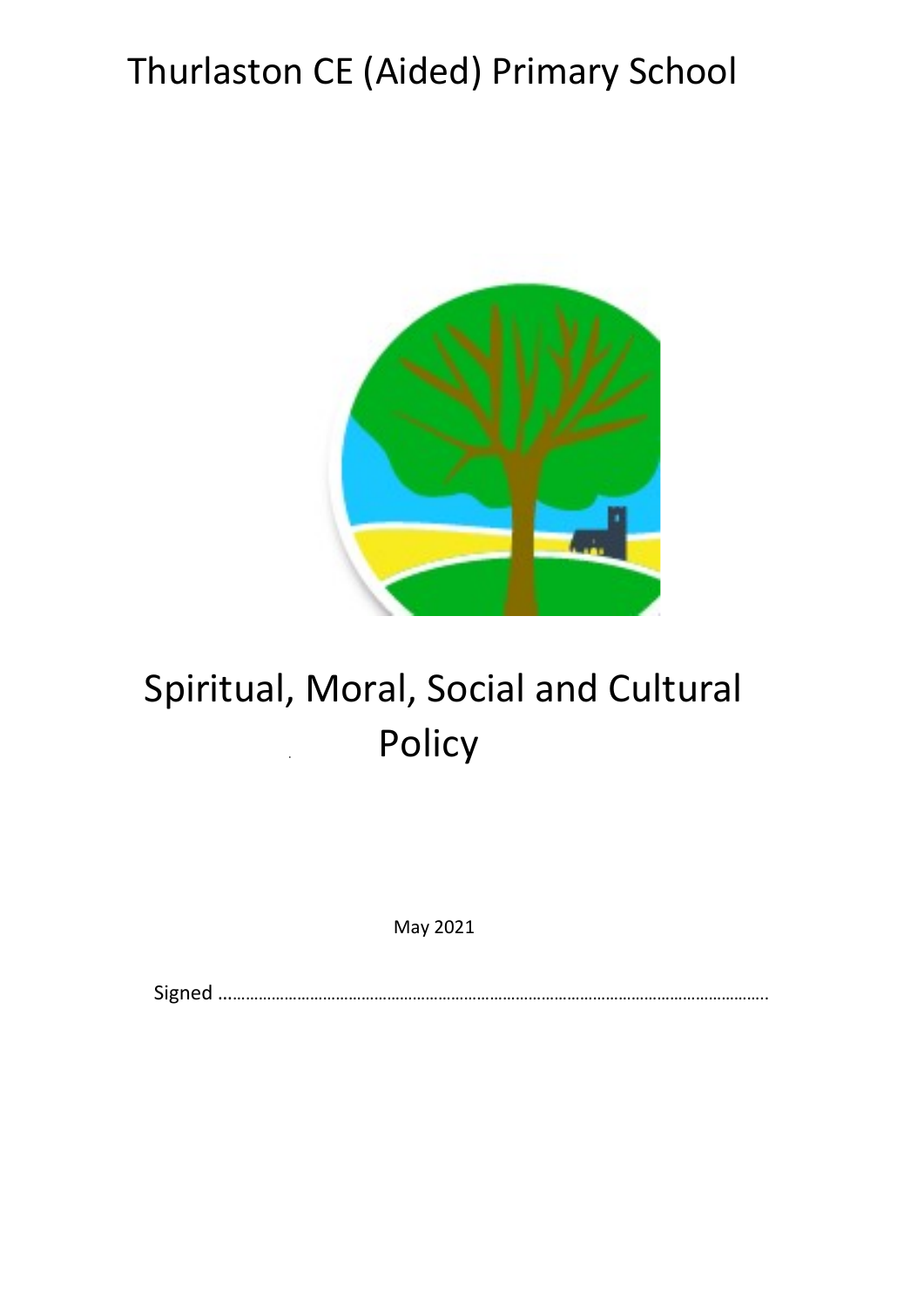#### MISSION STATEMENT

 This Policy is carried out within the context and spirit of the school's Mission Statement of "Teaching and Living the Christian Way of Life". It supports and reinforces the aims of Thurlaston Church of England (Aided) Primary School, valuing all children equally and as individuals.

# Teaching and Living the Christian Way of Life

#### INTRODUCTION

In contrast to the policies for specific curriculum subject this policy relates to the whole life of the school. Of particular importance in promoting spiritual, moral, social and cultural development (SMSC) is the example set by adults in the school, the quality of relationships and the standard of daily collective worship.

- At Thurlaston CE (Aided) Primary School the promotion of pupils' spiritual, moral, social and cultural development is considered to be a 'whole school' issue.
- Spiritual, moral, social and cultural development should be promoted not only through all the subjects of the curriculum but also through the ethos of the school and collective worship.
- The development of positive values and attitudes is considered to be intrinsically linked with spiritual, moral social and cultural development

#### RATIONALE LEGAL

The Education Reform Act (1988) requires the curriculum of a maintained school to 'promote the spiritual, cultural mental and physical development of pupils at the school.

- Provision for SMSC development will be inspected by both OFSTED and Section 23 inspectors, although the latter will concentrate more upon the spiritual and moral aspects.
- All maintained schools including church schools must provide a daily act of collective worship for all registered pupils.

#### RATIONALE - RELIGIOUS/EDUCATIONAL

- The connection between good results in the curriculum and high standards in SMSC development is widely acknowledged and is evident in a significant number of OFSTED reports.
- The SMSC aspects of education concentrate on the development of the pupil as an individual and as a personality, aiming to enrich and extend the human existence of each child in relation to the values attitudes, beliefs and consequent behaviour acquired during school years.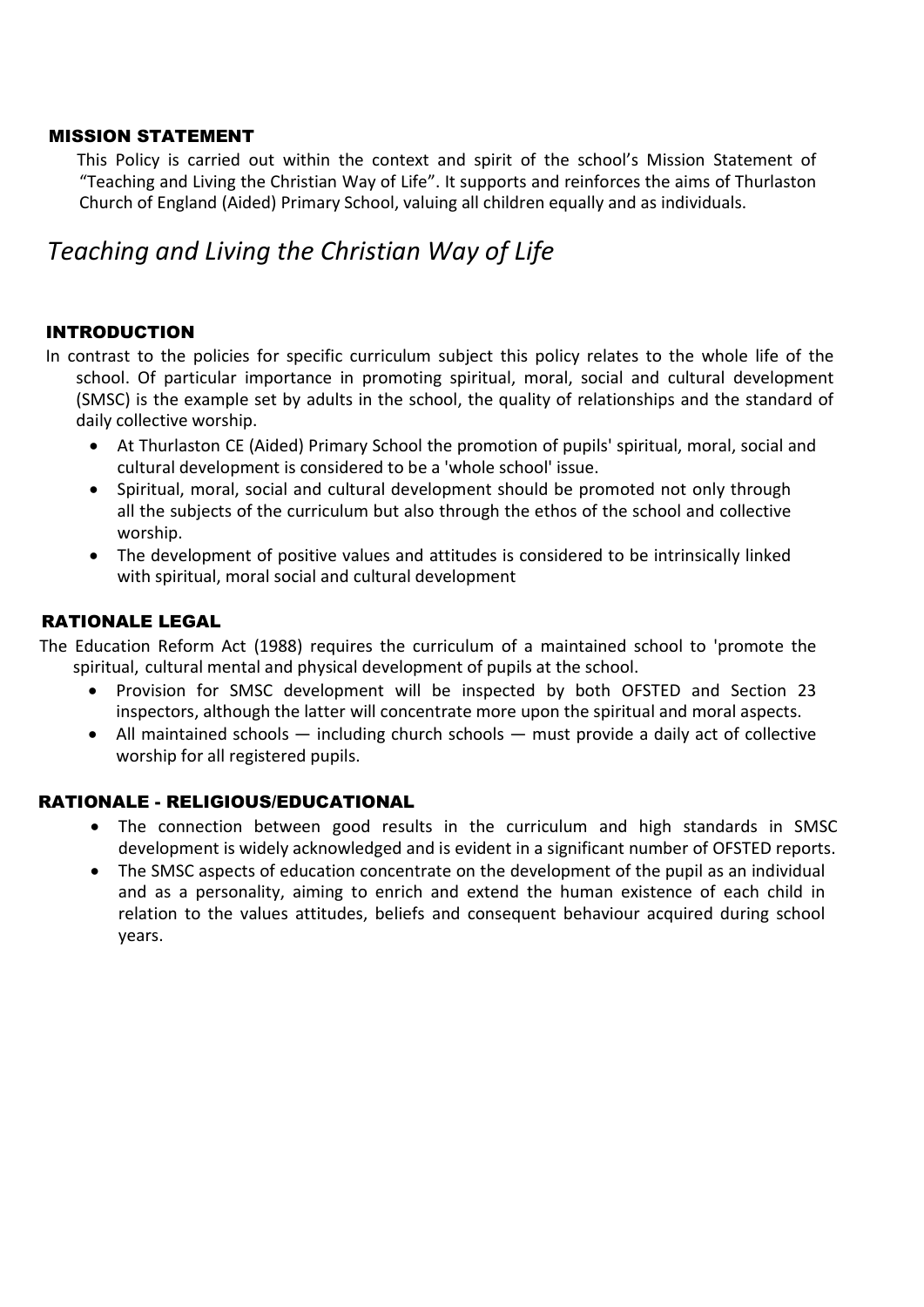### DEFINITIONS

#### Spiritual Development

 Understanding of self and others is at the heart of spiritual development and is not linked solely to a particular doctrine or faith. Spiritual development is, therefore, accessible to everyone. All areas of the curriculum should contribute to pupils' spiritual development.

 As a church school, we place special emphasis on the specific teaching and beliefs of the Christian faith, both within the daily life of the school and through the curriculum.

#### Moral development

 Acquiring a knowledge and understanding of what is right and wrong is central to moral development. It is the basis upon which the pupils may develop the ability to make judgements about how to behave and it is the standpoint from which to consider the behaviour of others in school and society in general.

 The system of rules and codes of behaviour established in our school is an important early introduction to issues of fairness for all and to the consequences of operating outside the accepted rule system.

 Pupils are encouraged to understand the need for a common code and to follow it from conviction rather than because of consequences or sanctions. Moral development based on Christian principles, should enable pupils to become increasingly responsible for their own actions and behaviour.

#### Social development

 Development in this area enables pupils to become conscientious participants in firstly, the society of the family and then, progressively, the class, the school and the wider community. Provision for social development should balance the positive, satisfying elements of belonging to a group or society with the demands and obligations such membership requires.

 The school, but in particular the classroom: provides a suitable environment for promoting social development within a Christian context. Pupils learn to lead, to use their initiative and to use individual skills and strengths when working together towards a common goal. The ability to be led, to support others and to recognise the different skills of other group members can be developed when children work co-operatively.

#### Cultural development

 Cultural development refers to the development of knowledge and understanding of differing cultural beliefs customs and traditions, [t is an increasing appreciation of the systems of values and attitudes which form the basis of identity and cohesion within societies and groups.

 In order to make provision for cultural development existing knowledge, interests and experiences are strengthened and then built upon further. In this way pupils gain a deeper understanding of their own culture and the factors which influence it and gain a broader understanding of other cultures and cultural influences. All areas of the curriculum can be used to promote and develop cultural awareness, although the arts, music, dance, drama and art are those used the more frequently.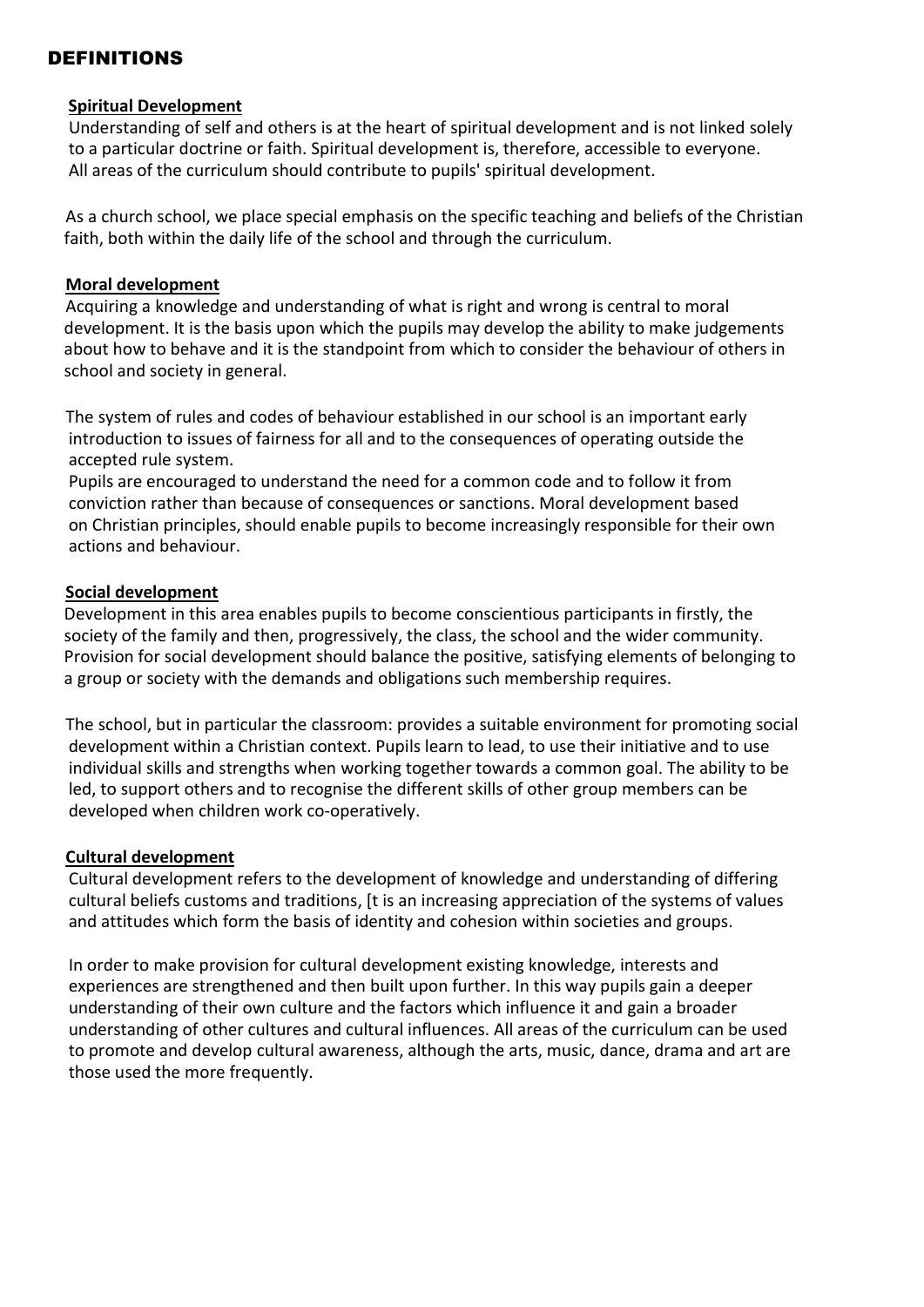#### Christian Distinctiveness.

Thurlaston CE (Aided) Primary School is a Church of England Aided School with Christian attitudes towards life. We consider it important to foster a personal, caring and happy environment.

We are committed to:

Teaching and living the Christian way of life. Providing quality education for every child. Developing respect and consideration for all members of the community.

Our aims are to:

- help each child to achieve the standards of which s/he is capable, especially using language, numbers and scientific skills effectively;
- develop each child's strengths and provide support for any weaknesses;
- ensure that there is progression and continuity in the skills, knowledge and understanding which the children acquire;
- inspire and stimulate the children in order to foster a love of learning and inquiry, to argue rationally and apply themselves to tasks and physical skills;
- $\bullet$  assist the children to become efficient learners  $-$  a life skill essential for our fast changing society;

to develop respect for religious and moral values and understanding of other races, religions and ways of life;

to help pupils to understand the world in which they live and the interdependence of individuals, groups and nations;

- to help pupils appreciate human achievements and aspirations;
- to develop a sense of responsibility, consideration for others, self-respect and self-confidence;
- to promote good relationships between the home, the local community, the school and the church.

# CONTENT

# SPIRITUAL DEVELOPMENT

#### Definition of Spirituality:

Thurlaston Primary School's definition of spirituality has been taken from the OFSTED inspection handbook:

Provision for the spiritual development of pupils includes developing their:

- ability to be reflective about their own beliefs (religious or otherwise) and perspective on life
- knowledge of, and respect for, different people's faiths, feelings and values
- sense of enjoyment and fascination in learning about themselves, others and the world around them
- $\blacksquare$  use of imagination and creativity in their learning
- willingness to reflect on their experiences.

Inspection handbook

November 2019 No. 190017

We have grouped this into three categories:

#### Respect

- knowledge of, and respect for, different people's faiths, feelings and values
- sense of enjoyment and fascination in learning about themselves, others and the world around them

#### Reflect

- ability to be reflective about their own beliefs (religious or otherwise) and perspective on life
- willingness to reflect on their experiences

#### Respond

 $\blacksquare$  use of imagination and creativity in their learning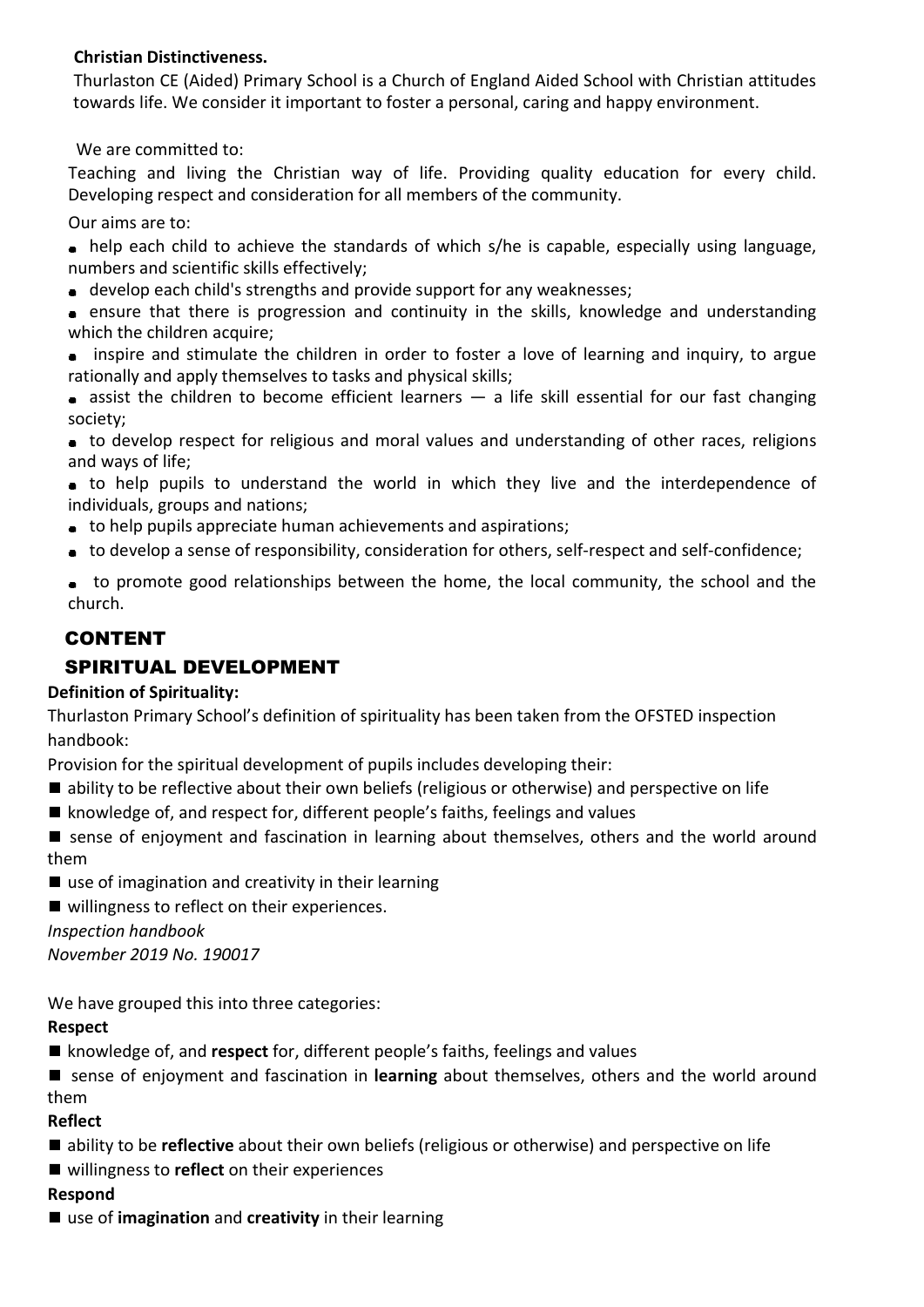#### Aims for Spiritual Development

- the ability to listen and be still
- the ability to reflect
- the ability to sense wonder and mystery in the world
- the ability to sense the special nature of human relationships
- the ability to transcend the mundane

### Objectives for Spiritual Development

- to develop the skill of being physically still, yet alert
- to develop the skill of being mentally still, concentrating on the present moment
- to develop the ability to use all ones senses
- to promote an awareness of and enjoyment in using one's imaginative potential
- to encourage quiet reflection during a lesson or assembly
- to develop individual self-confidence in expressing inner thoughts in a variety of ways
- to consider the mystery of God and the wonder of his world
- to find an inner confidence and peace
- to develop creativity as a response to their learning about others or God
- to encourage a position of inquisitiveness about the lives and faiths of other people

### Provision for Spiritual Development

Staff provide a role model for the children by sharing in the joy of discovery and in the mystery of creation. As individuals, they may share something of their own spirituality with both colleagues and pupils.

- a) Within the Curriculum, pupils will be able to explore:
- an imaginative approach to the world;
- a spirit of enquiry and open-mindedness;
- an approach to the holy or the sacred;
- an awareness of order and pattern in the world. The school will:
- encourage pupils to express their creativity and imagination;
- foster a sense of respect for the integrity of each person;
- create an atmosphere which enables pupils and staff to speak freely about their beliefs

# a) Within RE, Worship and PSHE, the school will:

- allow pupils to investigate and reflect upon their own beliefs and values as well as learn about those of others;
- provide opportunities for pupils to share what is meaningful and significant to them, including the 'darker' side of life:
- provide opportunities for prayer/reflection/silence, the exploration of inner space;
- encourage a balance of music, speech, silence and the creative arts when exploring spiritual development;
- explore the case of symbol, image, allegory and metaphor in the curriculum;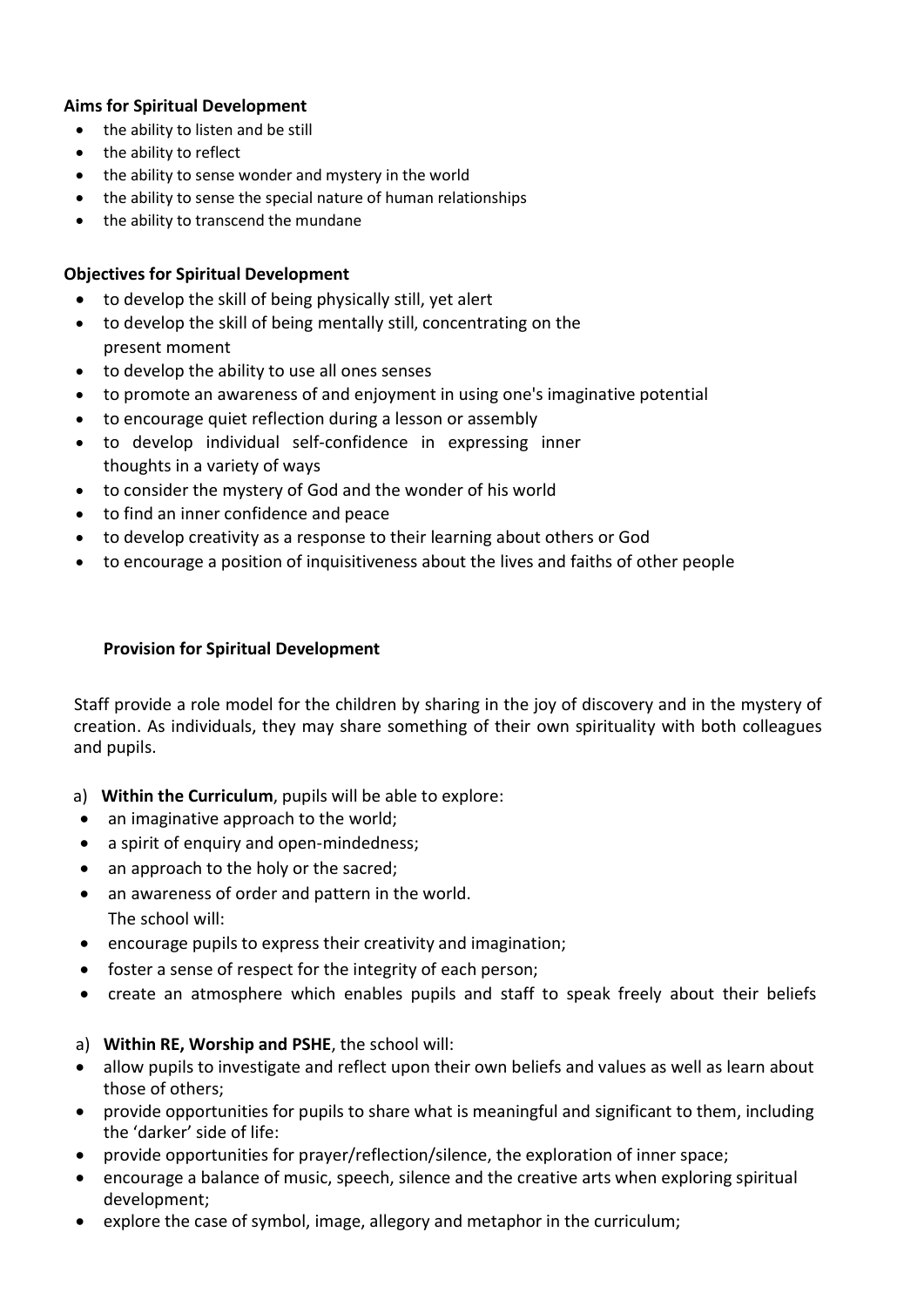- explore what commitment means;
- always invite a response and never coerce.

#### a) Beyond the Formal Curriculum, the school will:

 encourage pupil in personal conversations and during discussions in lessons, to express such feelings as transcendence, wonder, transience and change, paradox and unease, injustice or inequality whilst listening carefully to others' questions and responses;

- treat pupils, staff and governors with respect, regardless of personal feelings;
- invite close involvement with the church, and regular participation in church services.

#### Assessment in Spiritual Development

- becoming aware of God in one's own Iife and in the life of others
- **•** becoming aware of and reflecting on experience
- questioning and exploring the meaning of experience
- understanding and evaluating a range of possible responses and interpretations
- developing personal views and insights and a grasp of the intangible
- applying the insights gained with increasing degrees of perception to one's own life
- acquiring a sense of empathy with others, concern and compassion.
- development is best seen through pupil's relationships and conversations with others

We aim to encourage pupils to experience all the above within the context and practice of the Christian faith,

# MORAL DEVELOPMENT

#### Aims for Moral Development

- to understand the principles lying behind decisions and actions
- to be able to make moral decisions for themselves
- to assume moral responsibility through belief and conviction
- to be able to distinguish between right and wrong

#### Objectives for Moral Development

- to tell the truth
- to respect the rights and property of others
- **a** to keep a promise
- to help those less fortunate than ourselves
- to act considerately towards others
- to take responsibility for one's own actions
- to exercise self-discipline
- to develop high expectations
- to develop positive attitudes
- to conform to rules and regulations for the good of all

#### Provision for Moral Development

a) Within the Curriculum

- encouraging pupils to develop a personal view on ethical questions raised in science
- developing responsibility in learning and setting personal targets

#### a) Within RE, Worship and PSHE

• religious education lessons emphasise the Christian moral perspective whilst also offering models of morality in other faiths

• specific issues are discussed in PHSE lessons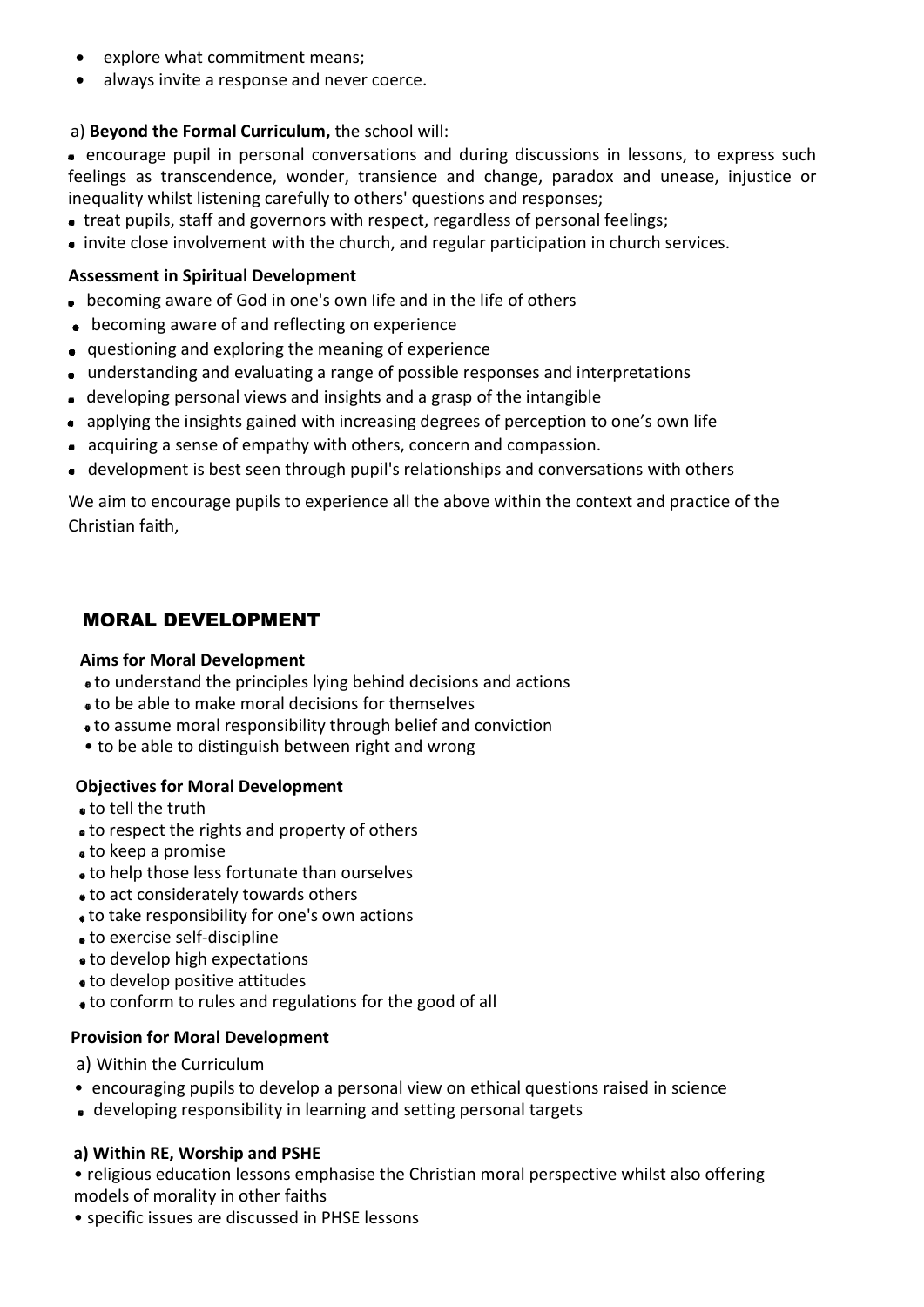• assembly time is frequently concerned with one or other of the values listed in the 'aims' for Moral Development. Stories and examples are used to illustrate the point.

• Local, national and world issues may also be used to offer pupils a chance to think for themselves, "what would be the moral purpose?"

#### a) Beyond the Formal Curriculum

• the school will set high expectations through formal discussion which will lead to raised awareness of high moral standards inside and outside the classroom

- all staff try to present a model to pupils, in the quality of their behaviour, communication and relationships, towards each other and towards pupils
- Children are gradually encouraged to take more responsibility for themselves and others.

### Assessment in Moral Development

 Assessment is primarily through observation of pupil behaviour and the views pupils express. Do pupils demonstrate:

- an understanding of moral principles which allow them to tell right from wrong?
- a respect for other people, truth justice and property?
- an ability to stand moral ground in the face of peer pressure?

Pupils should move gradually from a 'taught morality' to taking responsibility for their own moral decisions.

# SOCIAL DEVELOPMENT

### Aims for Social Development

- to relate positively to others
- to participate fully and take responsibility in the classroom and in the school
- •to use appropriate behaviour, according to situations
- to engage successfully in partnership with others
- •to exercise personal responsibility and initiative
- to understand that, as individuals, we depend on family, school and society

# Objectives for Social Development

- to share such emotions as love, joy, hope, anguish, fear and reverence
- to show sensitivity to the needs and feelings of others
- to work as part of a group
- to interact positively with others through contacts outside school, eg. sporting activities, visits, church services, music festivals etc.

 to develop an understanding of citizenship and to experience being part of a whole caring community

- to show care and consideration for others by sharing and taking turns
- to realise there are things each person can do well

# Provision for Social Development

#### a) Within the Curriculum

- **.** listening to the viewpoints and ideas of others
- group and collaborative work
- presentations: considering the needs of the audience visits and visitors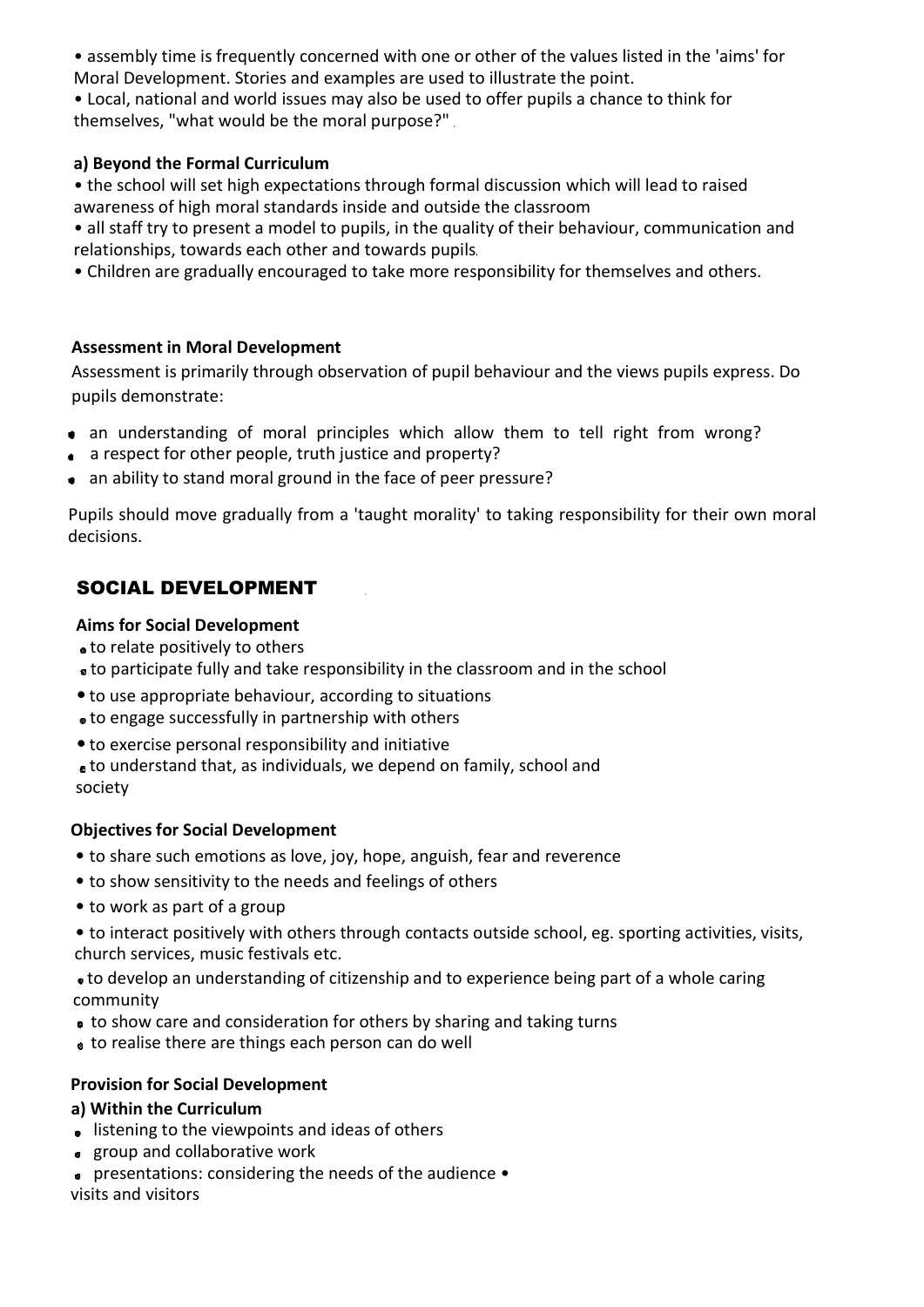### a) Within RE, Worship and PSHE

 good behaviour is praised positively and rewarded publicly through the 'Gold Book' book assemblies each week

PHSE work constantly revisits themes related to social development

**RE emphasizes relationships, family and community and gives the children the opportunities to** learn about their own and others faith values. They learn to think, compare and question these social conventions.

In assemblies through stories, questions, drama and bible teaching, children are reminded about social settings, problems, dilemmas and solutions

#### a) Beyond the Formal Curriculum

- pastoral care from all staff gives pupils the chance to see caring in action
- opportunities to welcome or give a vote of thanks to visitors or when making a visit
- A range of extra curricular activities
- Setting and understanding school rules
- Taking on responsibilities such as the school council, eco club, super leaders and monitor roles.
- Charity fundraising
- Setting and following classroom procedures.

#### Assessment in Social Development

- observation of pupils' growing maturity and self-esteem
	- the degree to which pupils employ socially acceptable behaviour
- development of relationships in work and play
- the degree to which pupils appreciate what constitutes a healthy lifestyle

The importance of the link between relationships and behaviour should be emphasised. The quality of relationships between teachers, pupils, support staff, parents and governors at all levels, is crucial. These relationships will be characterised by mutual respect, by positive attitudes, by the willingness to listen and understand and by the valuing of pupils.

# CULTURAL DEVELOPMENT

#### Aims for Cultural Development

The aims and objectives of cultural development relate to differing aspects of the word 'culture,'

- to develop a sense of belonging to pupils' own culture and being proud of
- their cultural background
- **to respond to cultural events**
- to share different cultural experiences
- to respect different cultural traditions
- to understand codes of behaviour, fitting to cultural tradition

#### Objectives for Cultural Development

• to develop an awareness and recognition of what a 'cultured person' appreciates in terms of music, art, drama, literature etc

- to develop a love of learning
- to develop an understanding of British cultural tradition including Christianity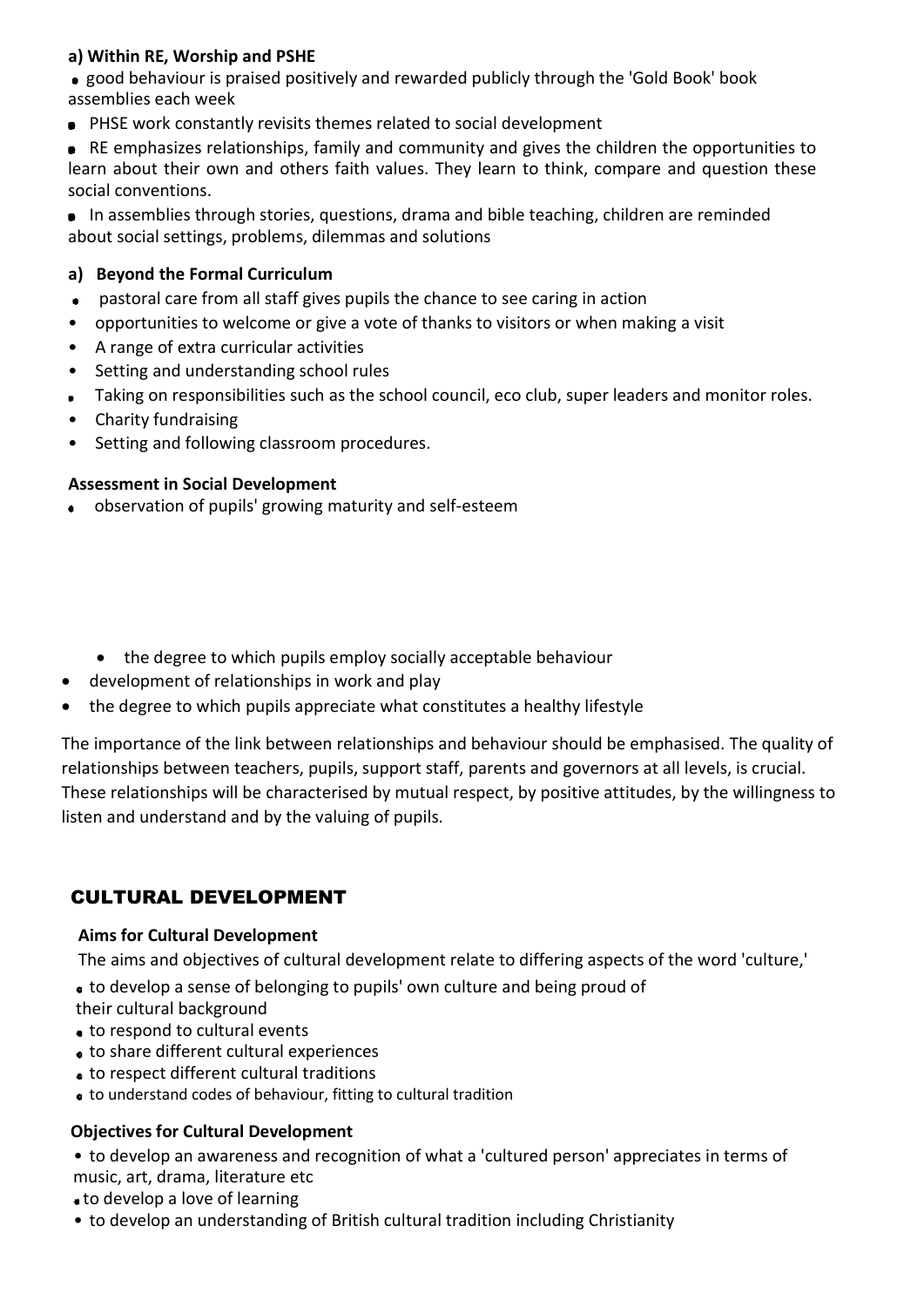• to appreciate the values and customs of other ethnic and faith groups which make up modern British society, and the world beyond

• to develop the ability to value current cultural enthusiasms, icons, music and media, critically and independently of peer pressure

#### Provision for Cultural Development

#### a) Within the Curriculum

- acquiring a code of behaviour when visiting a church or churchyard for study
- learning about another culture presented through a cross-curricula approach

#### a) Within RE, Worship and PSHE

• opportunities to discuss and explore differences, similarities, equal rights, peer pressure and discrimination

 In RE pupils are presented with the living reality of our own and other faiths. It emphasizes common threads and gives opportunities for discussing differences and asking questions, including to people from these faith groups.

#### a) Beyond the Formal Curriculum

- Visits to the theatre, museums, etc are encouraged
- Discussion skills are taught and pupils are encouraged to give honest opinions and suggestions or ask questions about cultural traditions and values.
- Artefacts, displays and posters promote knowledge and respect for our own and other cultures.

#### Assessment in Cultural Development

- response to stories, videos, artefacts
- records of work, displays, photographic evidence
- increased participation in cultural activities
- attitudes expressed during cultural visits or relating to visitors.

It is hoped that our children will develop a balanced approach to retaining the traditions of our Christian society, whilst perceiving in a positive light the contribution of other past and present.

# LINKS WITH OTHER POLICIES

Other policies will be closely linked to SMSC development are: Relationships, Sex and Health Education Policies Behaviour Policy Equal Opportunities Policy Anti-Racist Policy Teaching and Learning Policy RE Policy Collective Worship Policy Individual Curriculum Policies

# RESPONSIBILITIES

The Governing Body is responsible for:

 ensuring that the Church Foundation of the school is honoured and that the SMSC Policy promotes an ethos based on Christian principles and practice.

- ensuring that the SMSC is put into practice and monitored by the appropriate governor
- engaging an appropriate inspector to carry out the Section 23 Inspection of a Church School.

The School Development Plan should include a section on SMSC development which gives an indication of planned developments in all four aspects and arrangements for review. The following may be mentioned, where appropriate.